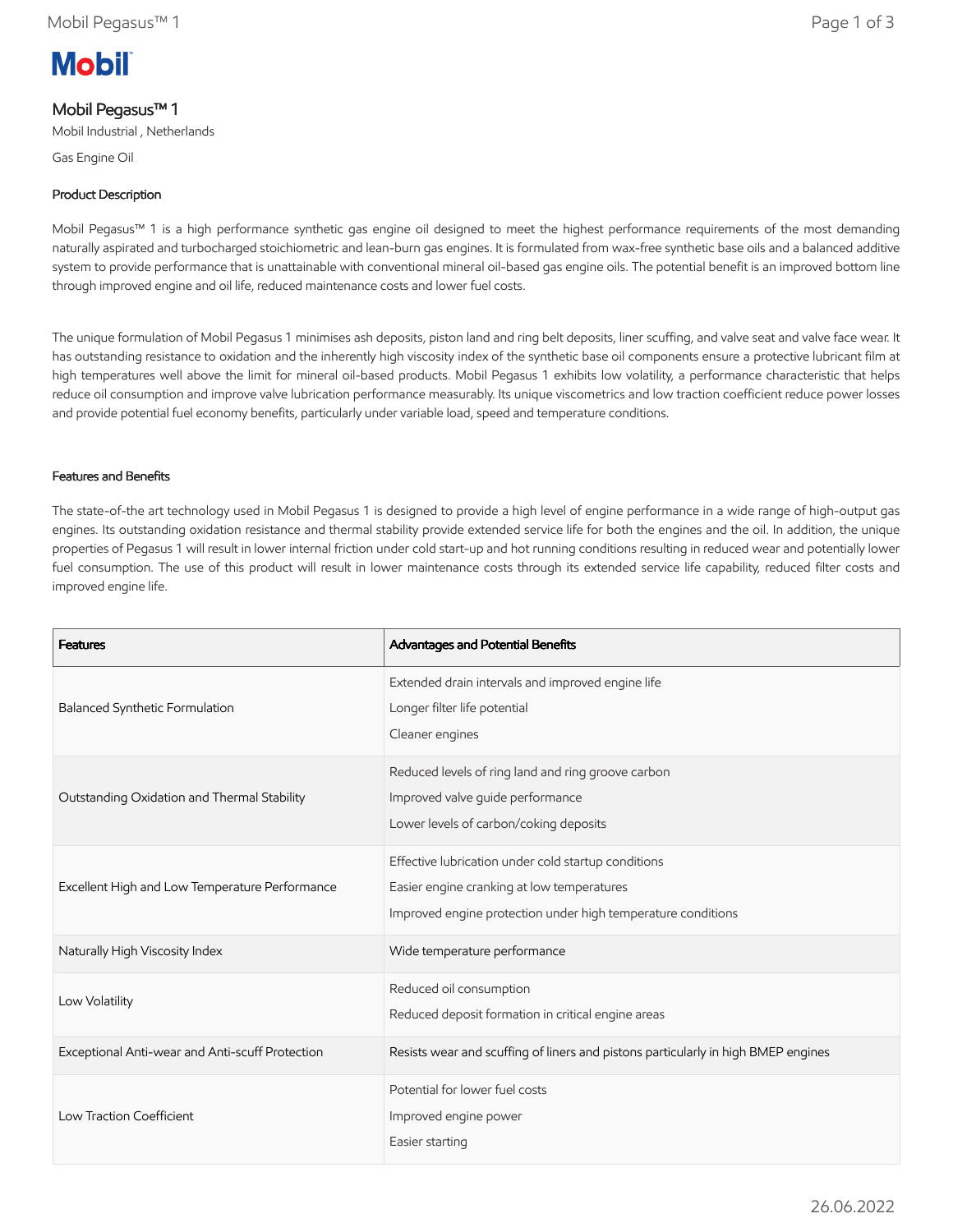• The product is particularly suited for high speed, four-cycle turbocharged and naturally aspirated gas engines requiring a nominal 0.5% ash gas engine oil.

• It is an excellent lubricant for both stoichiometric and lean-burn designs

 • It is ideally suited for cogeneration and ebullient cooled applications because of its wide temperature range capability and extended engine protection and long oil life.

 • Mobil Pegasus 1 is fully compatible with all seals commonly used in gas engines and with mineral oils but admixture with mineral oils will lower the performance benefits that can be obtained from this outstanding lubricant

• May be used with gas engines using alternative energy sources for fuel gas containing up to 0.3% sulphur as hydrogen sulphide

#### Specifications and Approvals

| This product has the following approvals:                                                    |
|----------------------------------------------------------------------------------------------|
| MAN M 3271-1                                                                                 |
| MAN M 3271-2                                                                                 |
| MWM TR 0199-99-2105, Lube Oils for Gas Engines                                               |
| <b>VOLVO CNG FUELED BUS ENGINES</b>                                                          |
| Wartsila W25SG                                                                               |
| INNIO Waukesha Engine 220GL Applications Using Pipeline Quality Gas                          |
| INNIO Waukesha Engine Cogeneration / Gas Compression Applications Using Pipeline Quality Gas |
| Caterpillar Energy Solutions TR 2105, Lube Oils for Gas Engines (CG132, CG170, CG260)        |

| This product meets or exceeds the requirements of: |  |
|----------------------------------------------------|--|
| Caterpillar                                        |  |

#### Properties and Specifications

| Property                                      |                   |
|-----------------------------------------------|-------------------|
| Grade                                         | <b>SAE 15W-40</b> |
| Ash, Sulfated, mass%, ASTM D874               | 0.5               |
| Flash Point, Cleveland Open Cup, °C, ASTM D92 | 238               |
| Kinematic Viscosity @ 100 C, mm2/s, ASTM D445 | 13.0              |
| Kinematic Viscosity @ 40 C, mm2/s, ASTM D445  | 94                |
| Pour Point, °C, ASTM D97                      | $-48$             |
| Viscosity Index, ASTM D2270                   | 137               |